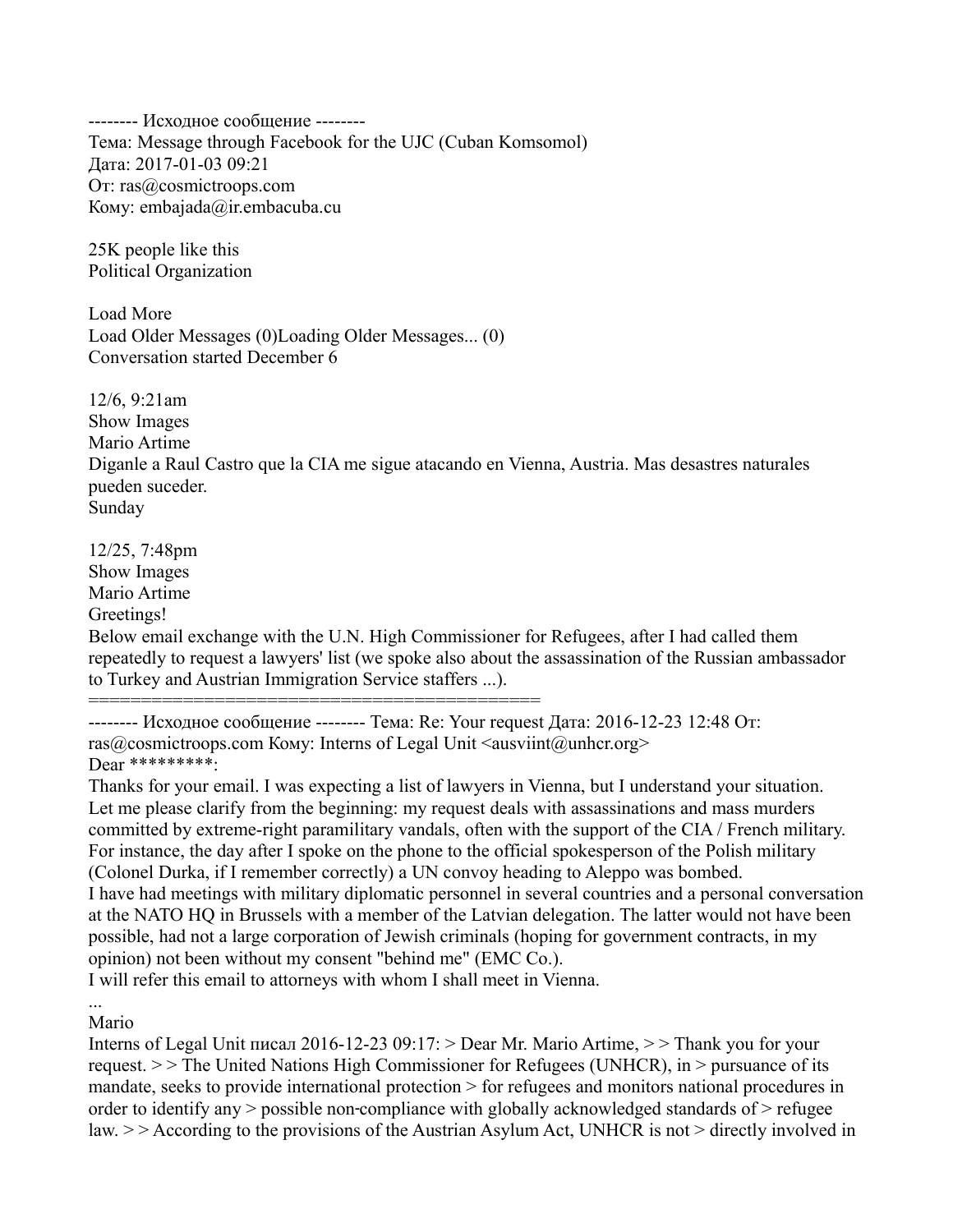the asylum procedure and can, therefore, not  $>$  exert any direct influence on the proceedings.  $>$ Please find attached an information sheet for asylum-seekers with  $>$  information regarding asylum applications as well as contact details > of free-of-charge counseling organizations in Vienna. Should you have  $>$  any questions about your asylum procedure or how to lodge a complaint,  $>$  we would advise you to contact one of the organizations mentioned in > the attached sheet. You can rely on the fact that we are closely  $>$  cooperating with this refugee counselling organisation and that they  $>$  will inform us in case an intervention by UNHCR should be necessary.  $>$  We regret that we cannot provide you with a more favorable reply, and  $>$  hope that this information is nevertheless useful. >> Best regards >> \*\*\*\*\*\*\*\* >> > > Legal Unit >> UNHCR Austria > > www.unhcr.at [1] > > Join our #WITHREFUGEES [2] campaign > SIGN THE PETITION TODAY  $>>$  Links:  $>>$  ----- $>>$  [1] http://www.unhcr.at  $>>$  [2] http://www.unhcr.org/refugeeday/petition/ ===========================================

-------- Исходное сообщение -------- Тема: Fwd: Recorded conversation with Austrian Immigration Service Дата: 2016-12-22 00:10 От: ras@cosmictroops.com Кому:

Recorded conversation with Austrian Immigration Service:

https://drive.google.com/file/d/0B8WFMi2q0eNlUV95WWs1M09oWEk/view?usp=drivesdk -------- Исходное сообщение -------- Тема: Fwd: Conversation with Cuban consul in Viena Дата: 2016-12-19 14:35 От: Кому:

Greetings!

Next week I might stop by your office for a brief consultation. Sorry for not having translated from Spanish below message, which i think is very relevant. French military sabotage includes refusal of legalization (e.g.: residence permit (athough i have lived in the European Union for almost 15 years) and blockade of personal/ my companies' income for years).

French policemen (Neuilly-sur-Seine team) are talking on the audio channel of my laptop, turning on/off its fan, buzzing my head with high-frequency signal, while i send this email. Thank you.

-------- Исходное сообщение -------- Тема: Fwd: Conversacion con consul cubano en Viena Дата: 2016-12-16 14:49 От: ras@cosmictroops.com Кому: oficinaembajador@ar.embacuba.cu Buenas,

El Martes, Diciembre 13 2016, tuve una conversacion con el consul cubano en la seccion consular de la embajada de Cuba en Viena; le mencione que hay cubanos en la isla y fuera que son utilizados por la CIA (en conexión con el Vaticano) para terrorismo internacional (por ejemplo, atacando a aviones civiles, el incidente en el edificio del Sindicato Laboral (Trade Union) en Odesa, etc.). Le dije ademas que habia tenido encuentros con oficiales militares en la embajada de Rusia en Francia, Ucraina en Polonia y Colombia en Rusia, y que horas antes de la muerte de Fidel Castro, le envie una foto de un cubano a agentes ...

Milirares austriacos en uniforme (invasion de Libia por NATO, asesinato de Muammar Gaddafi) siguen participando en tortura, robo, sabotaje con utilizacion de satelites para escanear el cerebro y golpear con laseres partes del cuerpo, etc. No hay dudas de que es la mafia francesa (la policia francesa), directamente desde Paris (mientras escribo, un "turista" frances me esta molestando, foto disponible). Como es un dilema politico de toma de rehen, les ruego intervension positiva de cualquier manera/ lo mas pronto posible.

Gracias,

Mario A.

-------- Исходное сообщение -------- Тема: Consultation request Дата: 2016-12-15 10:23 От: ras@cosmictroops.com Кому:

Greetings!

I am seeking legal assistance regarding ongoing high-tech sabotage and continuous (since 2007, nonstop and daily) satellite torture by the Central Intelligence Agency (French-USA military subversion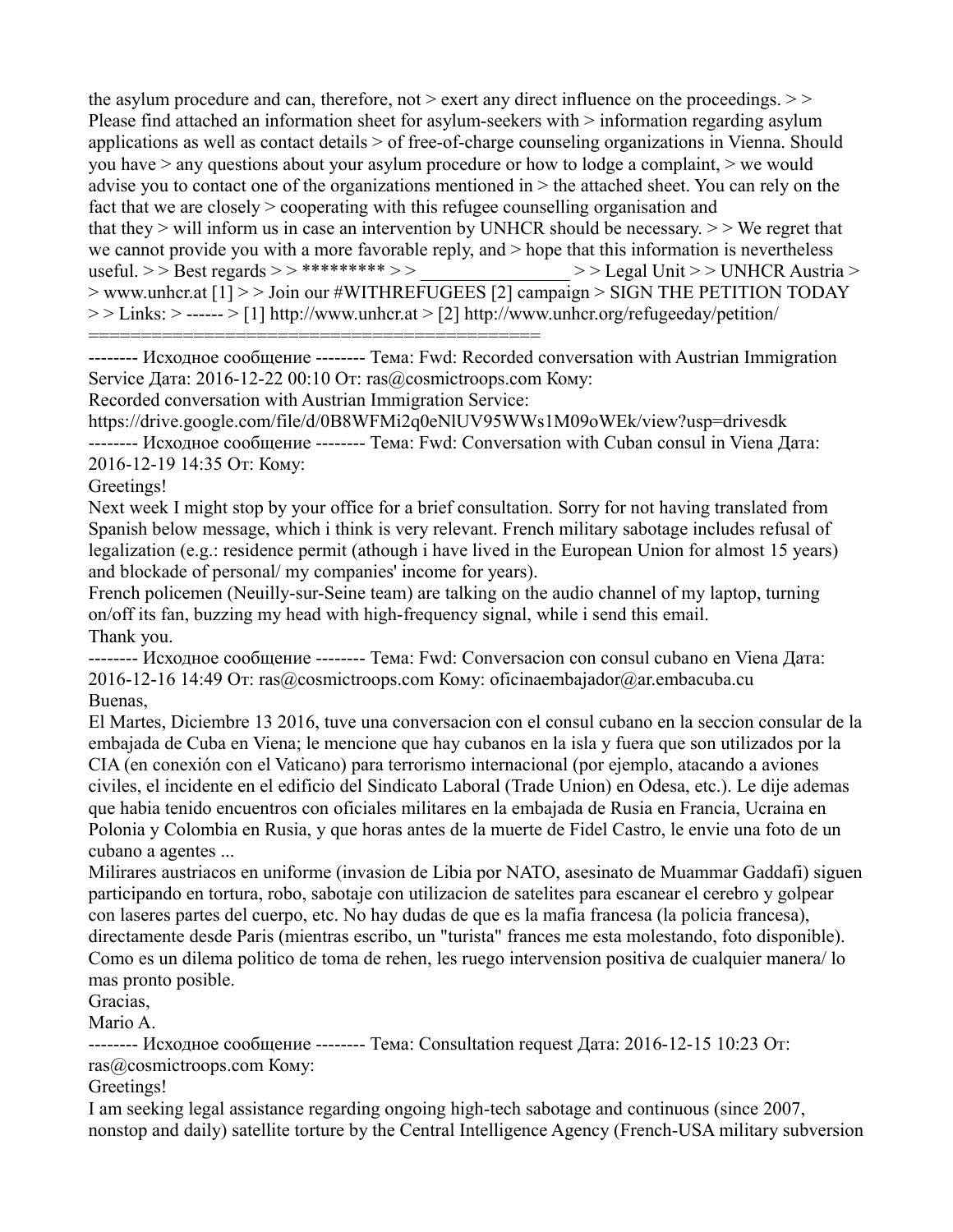- U.S. Secretaries of State - U.S. Congress - bombing of Cubana de Aviacion over Barbados in 1976 - NATO (bombing of embassy of China in Belgrade, 1999 - my meetings with members of military missions in the embassies in Colombia (Moscow), Ukraine (Poland), Russia (Paris) - HQ of NATO (Brussels))).

www.facebook.com/marioartime

www.biosatellites.com/latest.php www.cosmictroops.com/latest.php

www.artimeconsulting.com/latest.php www.pedroso.pl/latesthttps.php

Compressed file (Attorneys.zip) can be downloaded from any of below links:

www.cosmictroops.com/pdfs/Attorneys.zip www.biosatellites.com/pdfs/Attorneys.zip

www.artimeconsulting.com/pdfs/Attorneys.zip www.pedroso.pl/pdfs/Attorneys.zip

https://www.biosatellites.com/pdfs/Attorneys.zip https://www.pedroso.pl/pdfs/Attorneys.zip Compressed file (Attorneys.zip) contents:

\* 2016-10-27T14.10.01\_0.3.3\_18138775344\_Out.amr \* 2016-11-

07T19.18.22 0.7.6 15713054041 Out.amr \* facebookwarning.pdf \* Gmail - 3 Wiadomość do kandydata na Prezydenta Stanów Zjednoczonych Hillary Clinton \* Gmail - Agencia Central de Inteligencia de los EEUU \* Gmail - Belarus Ministry of Defense - Hillary Clinton - Corruption in the French police \* Gmail - Federally-supported racism Facebook warning \* Gmail - Fidel Castro's death \* Gmail - Fwd\_ 1\_3\_ Polish police \_ military photographed torturing and stealing \* Gmail - Fwd\_ 2.3 Sabotage and torture by Polish police and city guards \* Gmail - Fwd. 2.3 Sabotage and torture by Polish police and city guards \* Gmail - Fwd Email to U.S \* Gmail - Fwd For Minister Lavrov \* Gmail - Fwd\_ Phone conversation with Polish Military Police spokesperson\_ \* Gmail - Fwd\_ Polish policemen and military \* Gmail - Fwd Recorded conversation with Tampa Jesuit High School staffer \* Gmail - Fwd\_ Recorded conversation\_ U.S \* Gmail - Fwd\_ Terrorist attacks on coastal areas of Syria 1 \* Gmail - Fwd\_ Terrorist attacks on coastal areas of Syria \* Gmail - Message to White House - Russian military attache in Washington D.C \* Gmail - Russian military attache in Washington D \* Gmail - Update\_ CIA - Putin (1987 - nowadays) cooperation \* MX-M354N\_20160404\_111339 \* MX-M354N\_20160426\_111142

My mobile telephone: +43 688 600 321 50. As i send this email, French policemen (police station on Rue de Vaugirard, Paris - Sarkozy's Neuilly-sur-Seine group) talking on its audio channel, tampering with its hardware and internet communications, flickering room's ceiling light. Thank you,

Mario.

Monday

12/26, 8:36pm Show Images Mario Artime Se deben preparar bien para una cacería de espías franceses de la CIA que están en estos momentos en Cuba. Seen Mon 11:08pm

9:34am Show Images Mario Artime

P\*\*\*\* A\*\*\* ex-estudiante cubano en la URSS (Leningrado) es uno de los espias franceses de la CIA (militares americanos que viven en Chicago, Illinois). El frances que fotografie hace unos minutos atras sentado a mi lado es uno de los que controlan a estos agentes pro-colonialistas imperialistas. En serio, preparense a \*\*\* como a gusanos.